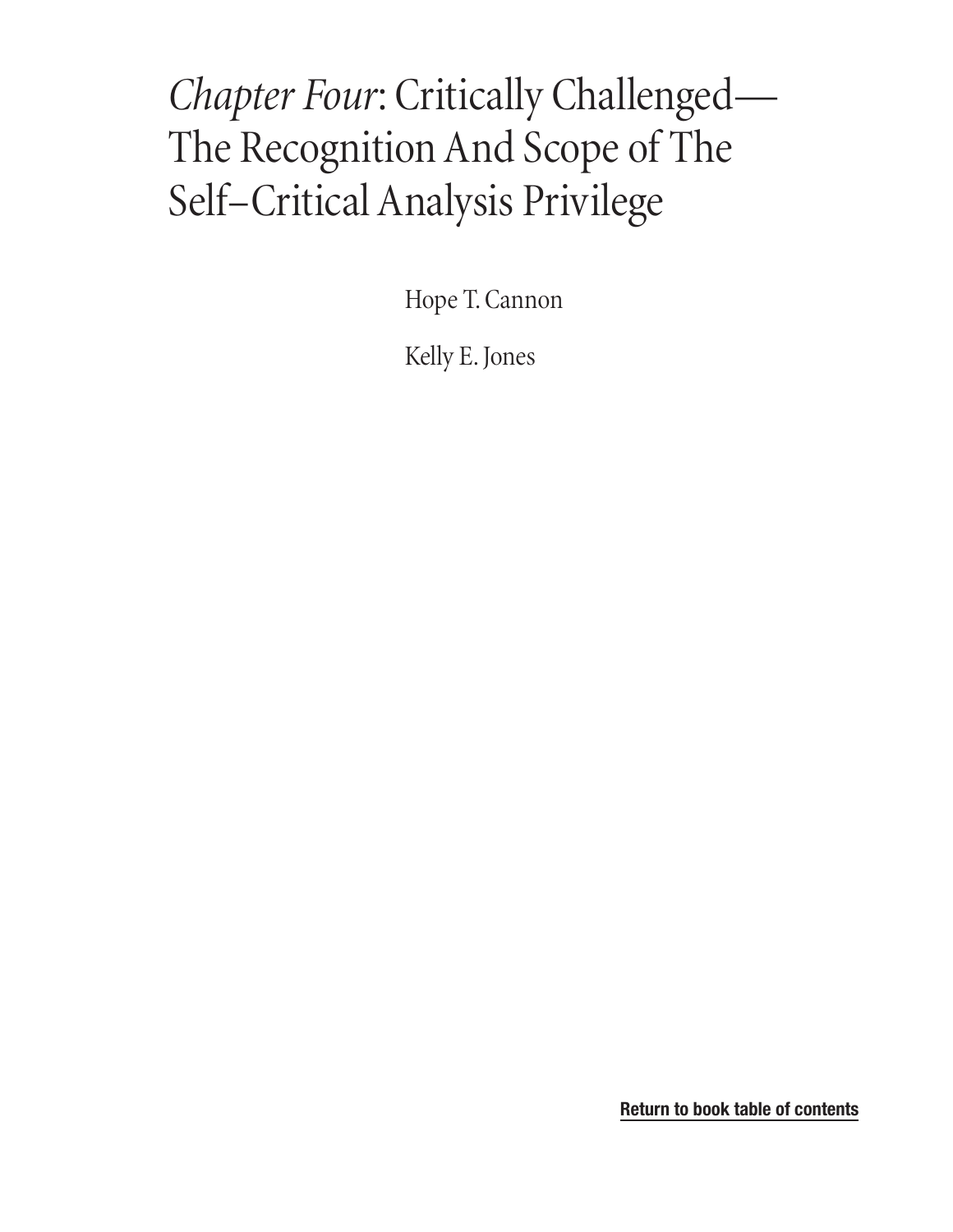<span id="page-1-1"></span>Kelly E. Jones is an associate with Harris Beach PLLC in New York City. She focuses her practice in New York and New Jersey in the areas of products liability and mass and toxic tort litigation. Ms. Jones is a member of the DRI Young Lawyers Steering Committee and is vice-chair of its Sponsorship Committee.

<span id="page-1-0"></span>Hope T. Cannon is a partner of Bradley Arant Rose & White LLP in Birmingham, Alabama. She practices primarily in the areas of commercial litigation and products liability. Ms. Cannon is a member of the DRI Young Lawyers Steering Committee and chairs its Publications Committee.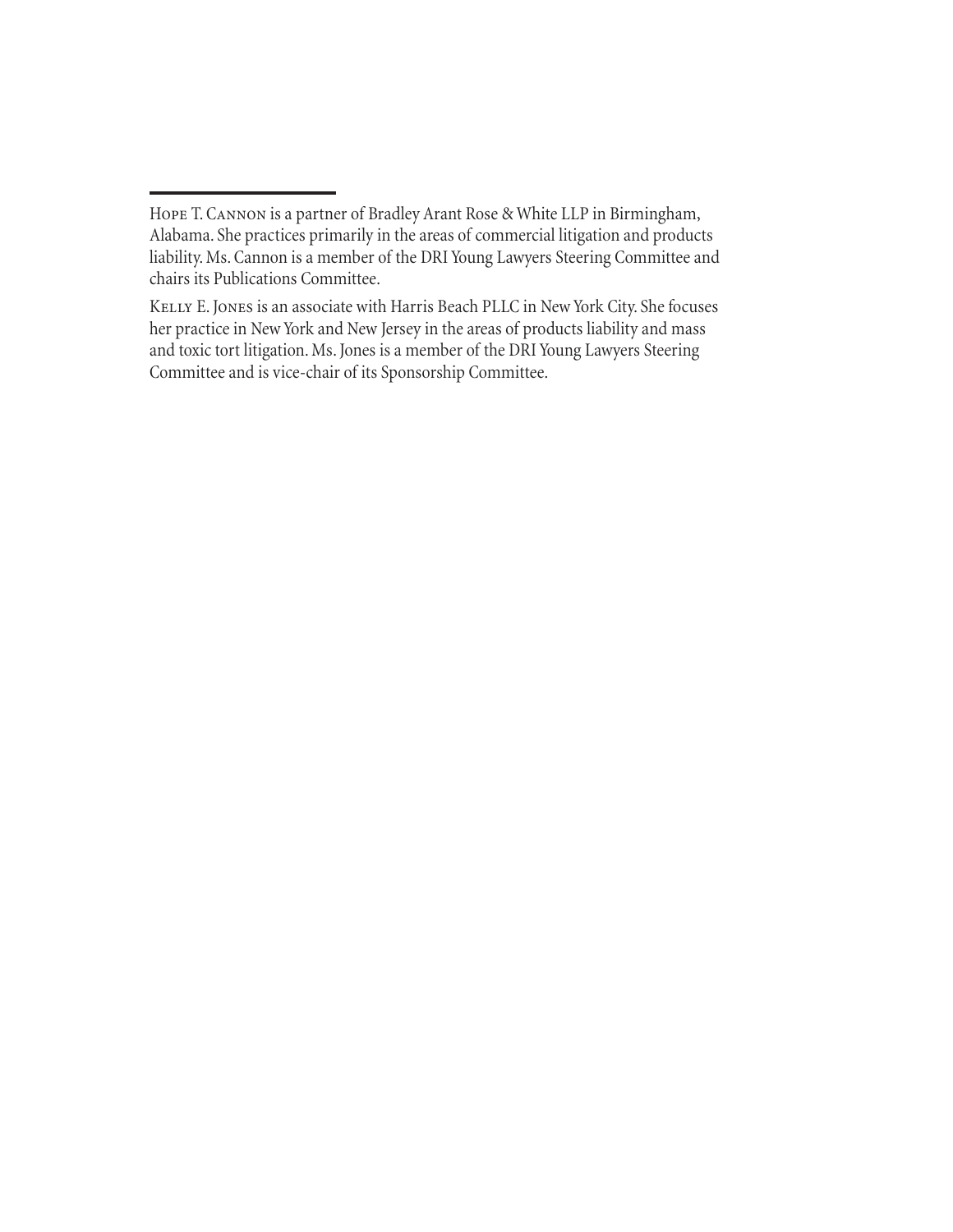## <span id="page-2-0"></span>Critically Challenged—The Recognition And Scope of The Self–Critical Analysis Privilege

## **Table of Contents**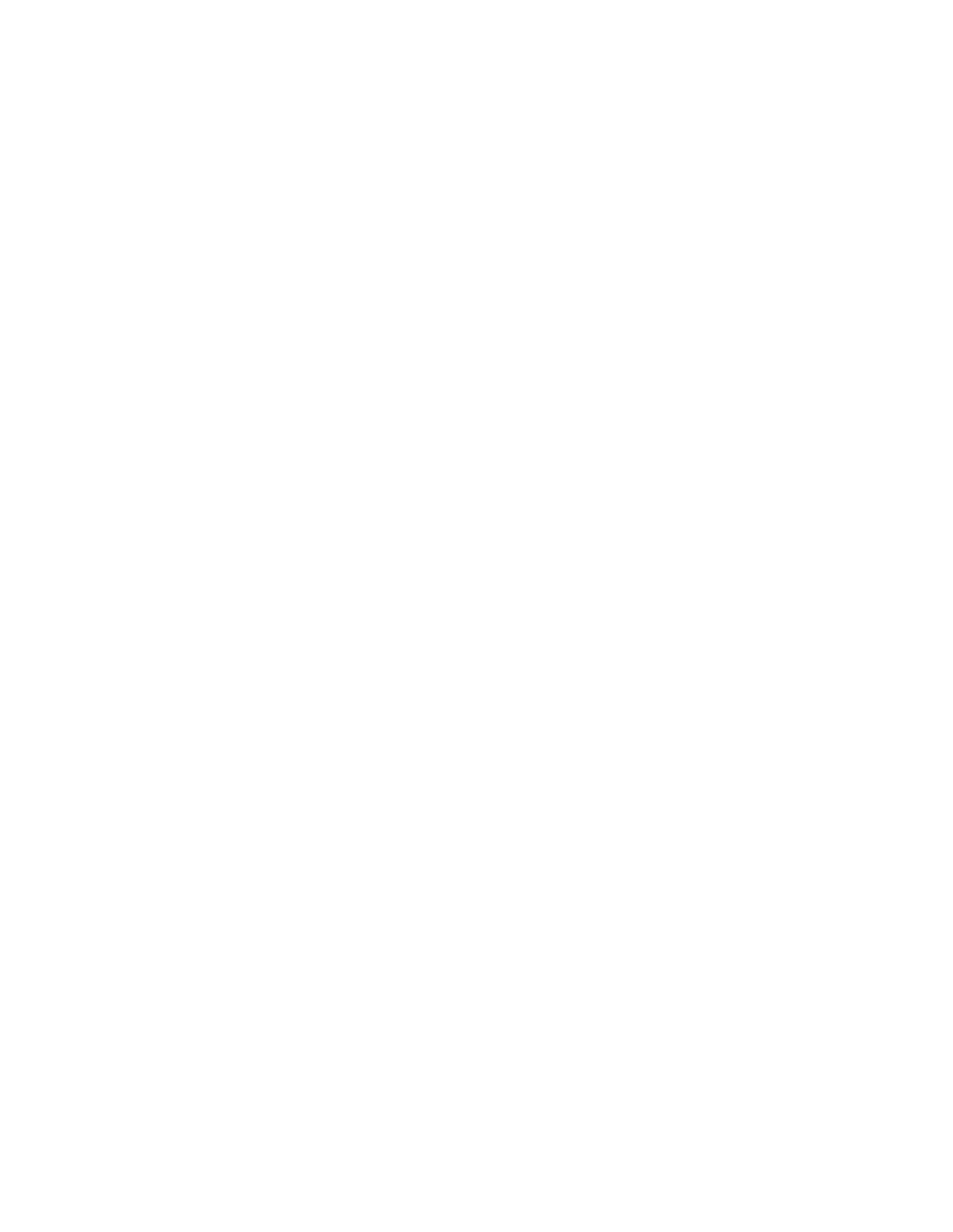## <span id="page-4-0"></span>Critically Challenged—The Recognition And Scope of The Self–Critical Analysis Privilege

The self-critical analysis privilege (also called the self-evaluative or self-investigative privilege) operates to protect confidential, nonfactual deliberative material such as recommendations or opinions resulting from internal investigations, reviews, or audits. The privilege has been analogized to, and is based on the same public policy considerations as, Federal Rule of Evidence 407 regarding subsequent remedial measures. *See Capellupo v. FMC Corp.*, No. 4-85-1239, 1988 WL 41398 at \*1 (D. Minn. Dec. 3, 1988) (holding that claims of a self-critical analysis privilege should be evaluated under Rule 407). Thus, the privilege has been described as protecting:

[I]ndividuals and organizations from the Hobson's choice of aggressively investigating accidents or possible regulatory violations, ascertaining the causes and results, and correcting any violations or dangerous conditions, but thereby creating a self-incriminating record that may be evidenced of liability, or deliberately avoiding making a record on the subject (and possibly leaving the public exposed to danger) in order to lessen the risk of civil liability.

*Reichhold Chem.*, *Inc. v Textron, Inc.*, 157 F.R.D. 522, 524 (N.D. Fla. 1994).

It is a very important privilege to corporate entities, particularly in this post Sarbanes-Oxley, Enron era, because the self-critical analysis privilege allows individuals or businesses to candidly assess their compliance with regulatory and legal requirements without creating evidence that may be used against them by their opponents in future litigation.. Proponents of the privilege argue that without the privilege a "chilling effect" on self-analysis would result. *See*, *e.g.*, *In re Air Crash near Cali, Columbia on December 20, 1995*, 959 F. Supp. 1529, 1533, (S.D. Fla. 1997). Proponents also argue that it is unfair for a court to require a party to turn over to an opposing litigant, self-disparaging assessments that the government has required it to prepare. *See Dowling v. American Hawaii Cruises, Inc.*, 971 F.2d 423, 426 (9th Cir. 1992).

## **I. The Origin and Evolution of The Privilege**

The self-critical analysis privilege is a creation of common law. It first originated in *Bredice v. Doctors Hosp.*, 50 F.R.D. 249 (D.D.C. 1970), *aff 'd*, 479 F.2d 920 (D.C. Cir. 1973), to protect from disclosure medical peer reviews. In *Bredice*, the administratrix of a decedent's estate filed a medical malpractice action against the hospital that treated the deceased. In discovery, the plaintiff sought information and reports generated by the hospital's staff, including (1) minutes and reports of any board or committee of the hospital or its staff concerning the death of the decedent, and (2) reports, statements, or memoranda, including reports to the malpractice carrier, reduced to writing, pertaining to the deceased or his treatment, no matter when or to whom or by whom made. *Id.* The court denied the plaintiff 's access to such documents based on public policy grounds, finding that:

Confidentiality is essential to effective functioning of the staff meetings; and these meetings are essential to continued improvement of the care and treatment of patients. Candid and conscious evaluation of clinical practices is a sine qua non of adequate hospital care. To subject these discussions and deliberations to the discovery process, without a showing of exceptional necessity, would result in terminating such deliberations. Constructive, professional criticism cannot occur in an atmosphere of tension that one doctor's suggestion would be used as a denunciation of a colleague's conduct in a malpractice suit.

*Bredice v. Doctors Hosp.*, 50 F.R.D. 249, 250 (D.D.C. 1970). Although *Bredice* was decided over thirty years ago, the evolution of the privilege has been plagued with uncertainty and inconsistency.

The evolution of the privilege has been impeded by two competing societal interests—a general policy favoring the free flow of information versus the litigant's right to liberal discovery. Thus, the growing trend by the courts is to construe the self-critical analysis privilege narrowly either by severely limiting its application or by questioning its existence and refusing to apply the privilege to any degree. *See*, *e.g.*, *In re Burlington Northern*, *Inc*., 679 F.2d 762, 765 n.4 (8th Cir. 1982) ("[C]ourts have appeared reluctant to enforce even a qualified 'self-evaluation' privi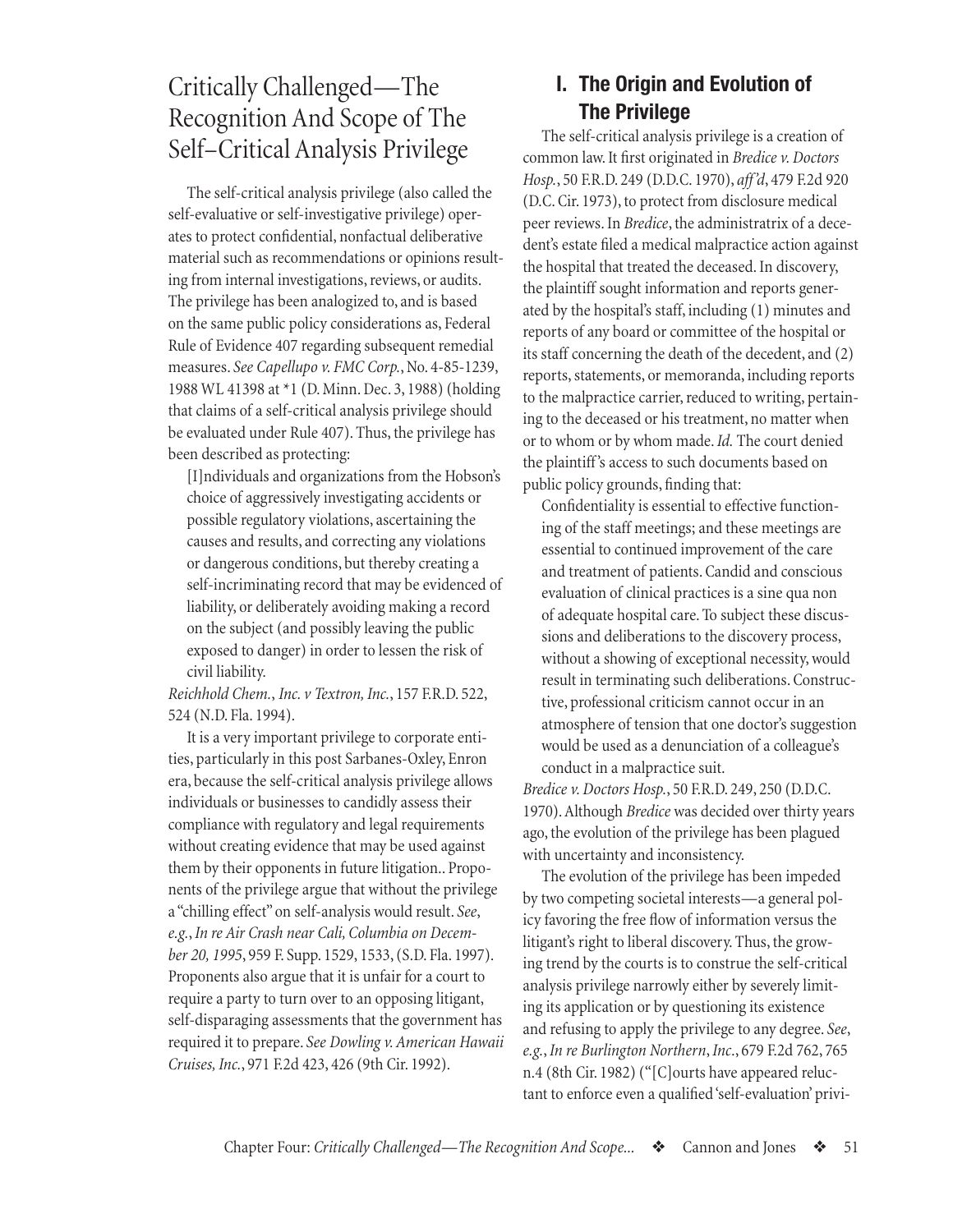lege. They typically concede its possible application in some situations, but then proceed to find a reason why the documents in question do not fall within its scope."); *MacNamara v. City of New York*, No 04- CIV-9612, 2007 WL 755401 at \*\*3–5 (S.D.N.Y. March 14, 2007) (recognizing that while the self-critical privilege is an "open question" in the Second Circuit, even if it exists it cannot protect police department reviews).

Such judicial disfavor has resulted in an inconsistent case-by-case approach, leading to unpredictable outcomes for corporations relying on the privilege to maintain the confidentiality of their self-analytical documents. When the privilege has been recognized, however, the rationale for protecting self-analytical materials from disclosure is the same in every case the public's interest in encouraging candid institutional self-analysis outweighs the public's concern of insuring complete disclosure of all irrelevant information to a litigant*. See*, *e.g.*, *New York Stock Exch. v. Sloan*, No. 71CV2912, 1976 WL 169086 at \*3 (S.D.N.Y. Oct 21, 1976) ("[T]he common theme linking all these cases is that, in each, the policies in favor of confidentiality—protecting individuals' expectations of privacy and/or promoting free communication of candid evaluations and criticisms within an organization—have been deemed strong enough to justify restrictions on liberal pre-trial discovery.").

The *Bredice* court applied the privilege to a medical peer review context and, indeed, the self-investigative privilege has been most frequently employed to protect hospital internal review procedures and employer affirmative action reports. *See*, *e.g.*, *Gillman v. U.S.*, 53 F.R.D. 316, 318 (S.D.N.Y. 1971) (hospital review committee notes). The privilege has been extended to numerous other areas, however, from a contractor's confidential assessment of its equal employment opportunity practices to product safety assessments. *See*, *e.g.*, *Keyes v. Lenoir Rhyne College*, 552 F.2d 57 (4th Cir.), *cert denied*, 434 U.S. 904 (1977) (applied to academic peer reviews); *Bracco v. Diagnostics, Inc. v. Amersham Health Inc.*, No. A.03-6025(FLW), 2006 WL 2946469 at \*8 (D.N.J. Oct. 16, 2007) (applied to a pharmaceutical company's legal compliance review); *Bradley v. Melroe Co.*, 141 F.R.D. 1 (D.D.C. 1992) (applied to products liability case); *Granger v. Nat'l R.R. Corp.*, 116 F.R.D. 507 (E.D. Pa. 1987) (applied to railroad accident investigations); *Lloyd v. Cessna Air-*

52  $\bullet$  Evidentiary Privileges for Corporate Counsel

*craft Co.*, 74 F.R.D. 518 (E.D. Tenn. 1977) (applied to product safety assessments); *New York Stock Exch. v. Sloan*, No. 71CV2912, 1976 WL 169086 at \*1 (S.D.N.Y. Oct 21, 1976) (applied to accounting records); *Banks v. Lockheed-Georgia Co.*, 53 F.R.D. 283 (N.D. Ga. 1971) (applied to a defense contractor's confidential assessment of its equal employment opportunity practices).

In 1992, the Ninth Circuit in *Dowling v. American Hawaii Cruises, Inc.*, 971 F.2d 423 (9th Cir. 1992), developed a four-prong test for determining whether to apply the privilege (although the court ultimately held that the privilege did not apply to the facts before it). This test asks whether (1) the information resulted from a self-critical analysis undertaken by the party seeking protection; (2) the public has a strong interest in preserving the free flow of the type of information sought; (3) the information is of they type whose flow would be curtailed if discovery were allowed and (4) the information was prepared with the expectation that it be kept confidential. Several courts have adopted one or more of the factors of the four-prong test to determine whether the privilege applies.

Because of the inconsistent application of the selfcritical analysis privilege, the privilege remains widely amorphous. *See*, *e.g.*, *Guardian Life Ins. Co*. *v. Serv. Corp. Int'l.*, No. 88–0395, 1989 WL 3496 at \*3 (E.D. Pa. Jan. 17, 1989) (stating the privilege was "largely undefined and has not generally been recognized by many authorities"). Indeed the privilege has been applied by some courts and rejected by many others; "it is neither widely recognized nor firmly established in federal common law." *Abdallah v. Coca-Cola Co.*, No. A1:98CV3679RWS, 2000 WL 33249254 at \*5 (N.D. Ga. Jan. 25, 2000). While the number of federal circuits with courts that have recognized the privilege and courts that have refused to recognize the privilege are almost equal, the decisions from district to district and even within the same district are so inconsistent that there is little true guidance as to under what circumstances, if any, the privilege will be recognized. A trendy surge regarding the privilege has blossomed at the state level, with several states statutorily enacting laws shielding internal self-critical analysis from discovery. *See*, *e.g.*, Mich. Comp. L. §§324.14801– 324.14810 (2008) (setting forth evidentiary privilege for civil or administrative, but not criminal, proceedings, and immunity for voluntary disclosures and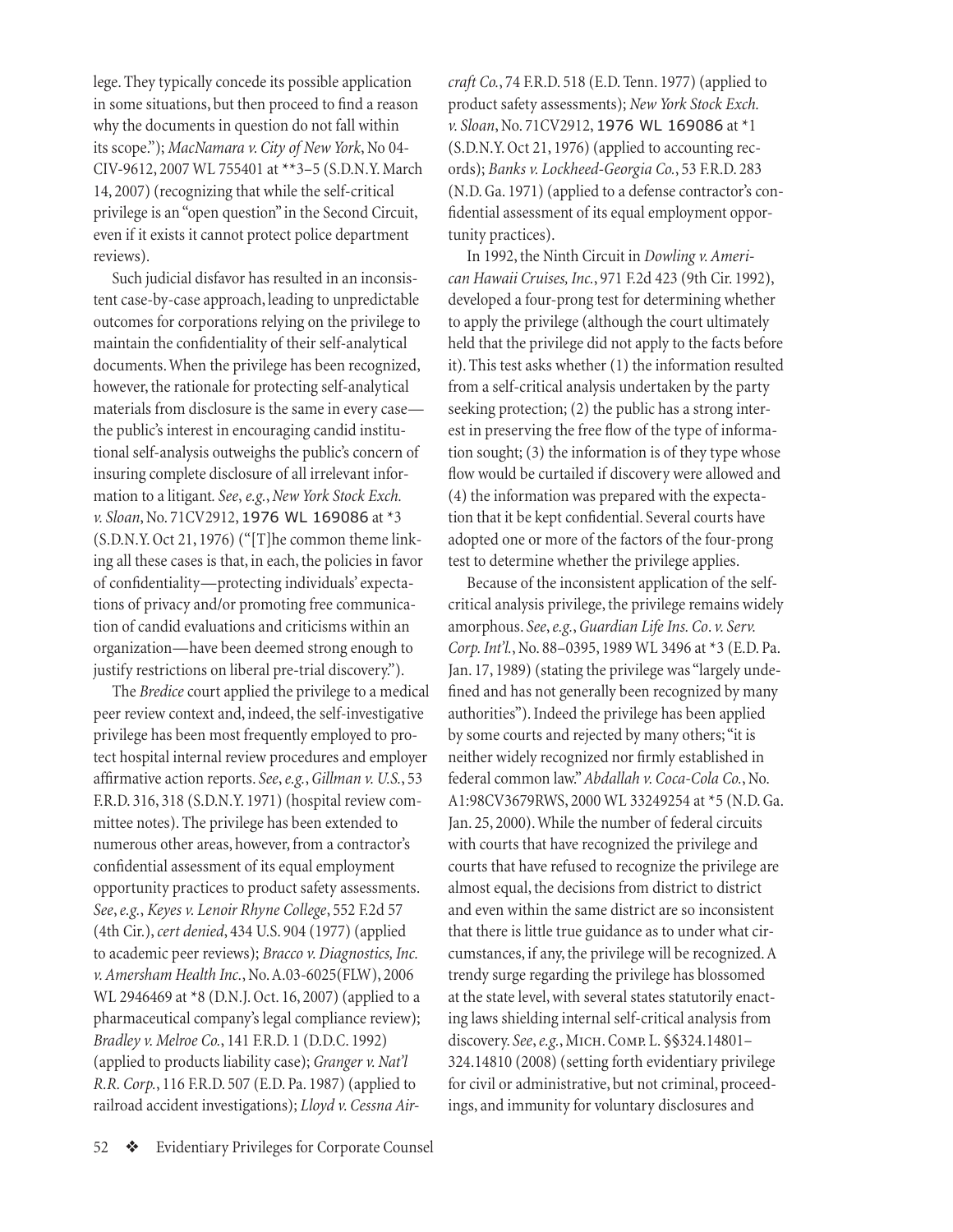<span id="page-6-0"></span>remediation for environmental violations discovered in an environmental audit); LA. REV. STAT. ANN. §6:336 (2008) (enacting statutory privilege for banks and other financial institutions that protects selfevaluations conducted with respect to compliance with state or federal banking laws and regulations). Knowledge of these state regulations is important in diversity cases since the federal courts will look to the state's laws to determine whether the privilege applies. *See* Fed. R. Evid. 501.

Against that framework, the following section will discuss the various applications of the privilege by district courts in each of the federal circuits. It will also provide some practice pointers to in-house and outside counsel who want to take advantage of the privilege.

### **II. What The Circuits Think of The Privilege**

The development of the privilege has taken place almost entirely at the district court level, with very little guidance from the federal appellate courts. The United States Supreme Court, for example, in *University of Pennsylvania v. EEOC*, 493 U.S. 182 (1990), held that an analogous peer review privilege did not apply to a Title VII suit, but left unanswered the ultimate question of whether it would recognize the privilege in a different context. Like the Court in *University of Pennsylvania*, many courts faced with addressing whether to recognize the privilege avoid the ultimate question, finding instead that the privilege is inapplicable to the facts before them. *See*, *e.g.*, *Lacloair v. City of St. Paul*, 187 F.3d 824, 828–29 (8th Cir. 1999). Several courts interpret the *University of Pennsylvania* decision as holding that the determination of whether to recognize the privilege must be conducted on a case-by-case basis.

This case-by-cases analysis, however, has led to divergent and inconsistent applications of the privilege from one district to another as well as within the same district. It has also led to the creation of a host of varying court-made exceptions and limitations. *See Spencer v. Sav. Bank SLA v. Excell Mortgage Corp.*, 960 F.Supp. 835 (D.N.J. 1997) (discussing the emergence of the privilege and its diverse application, lack of uniformity and limited application). For example, several courts require the compilation of the mate-

rial to be mandated by the government (*e.g.*, E.E.O.C. reports) in order to be privileged. *See*, *e.g.*, *Zoom Imaging*, *L.P. v. St. Luke's Hosp. and Health Network.*, 513 F. Supp.2d 411, 416 (E.D. Pa 2007) (noting that "most of the federal cases that have recognized the privilege have done so in areas where the self-critical analysis is either compulsory or part of an effort to comply with legal or regulatory requirements"). Other courts have held that the privilege does not apply to routine internal reviews that pre-date the situation giving rise to litigation. For example, in *Dowling*, the court held that the privilege did not protect routine corporate reviews and, rather, should be applied to "after action" reports. *Dowling,* 971 F.2d at 426; *see also Reichhold*, 157 F.R.D. at 527 (holding that the self-critical analysis privilege only applies to reports which were prepared after the fact for the purpose of self-evaluation and analysis and stating that the "fact that an actor had actual prior knowledge of the harm that would or could result from a course of action, and, nevertheless, deliberately chose to act is highly relevant. . . and should ordinarily be discoverable. However, retrospective analysis is generally not relevant").

Generally, the courts which recognize the privilege (as well as many of those which analyze the privilege without deciding whether to recognize it), apply some version of the four-prong test articulated by the Ninth Circuit in *Dowling.* Even when recognized, however, the privilege will protect only subjective opinions, impressions, and recommendations, and not objective facts. *See*, *e.g.*, *Todd v. South Jersey Hosp. Sys.*, 152 F.R.D. 676, 682 (D.N.J. 1993); *Culinary Foods*, *Inc. v. Raychem Corp.*, 153 F.R.D. 614 (N.D. Ill. 1993). Additionally, in order for the self-evaluation privilege to apply, the materials at issue must have been prepared with the expectation that they would be kept confidential and must have in fact been kept confidential. *See*, *e.g.*, *Burden-Meeks v. Welch*, 319 F.3d 897 (7th Cir. 2003) (refusing to reach the question of self-critical analysis privilege on the grounds that the disputed report's author, an intergovernmental cooperative agency of which the defendant city was a member, had not disclosed the report to the city's mayor). Further, most courts hold that the privilege is a qualified privilege which may be overcome by a showing of "sufficient need." *Bracco v. Diagnostics, Inc. v. Amersham Health Inc.*, No. A.03-6025(FLW), 2006 WL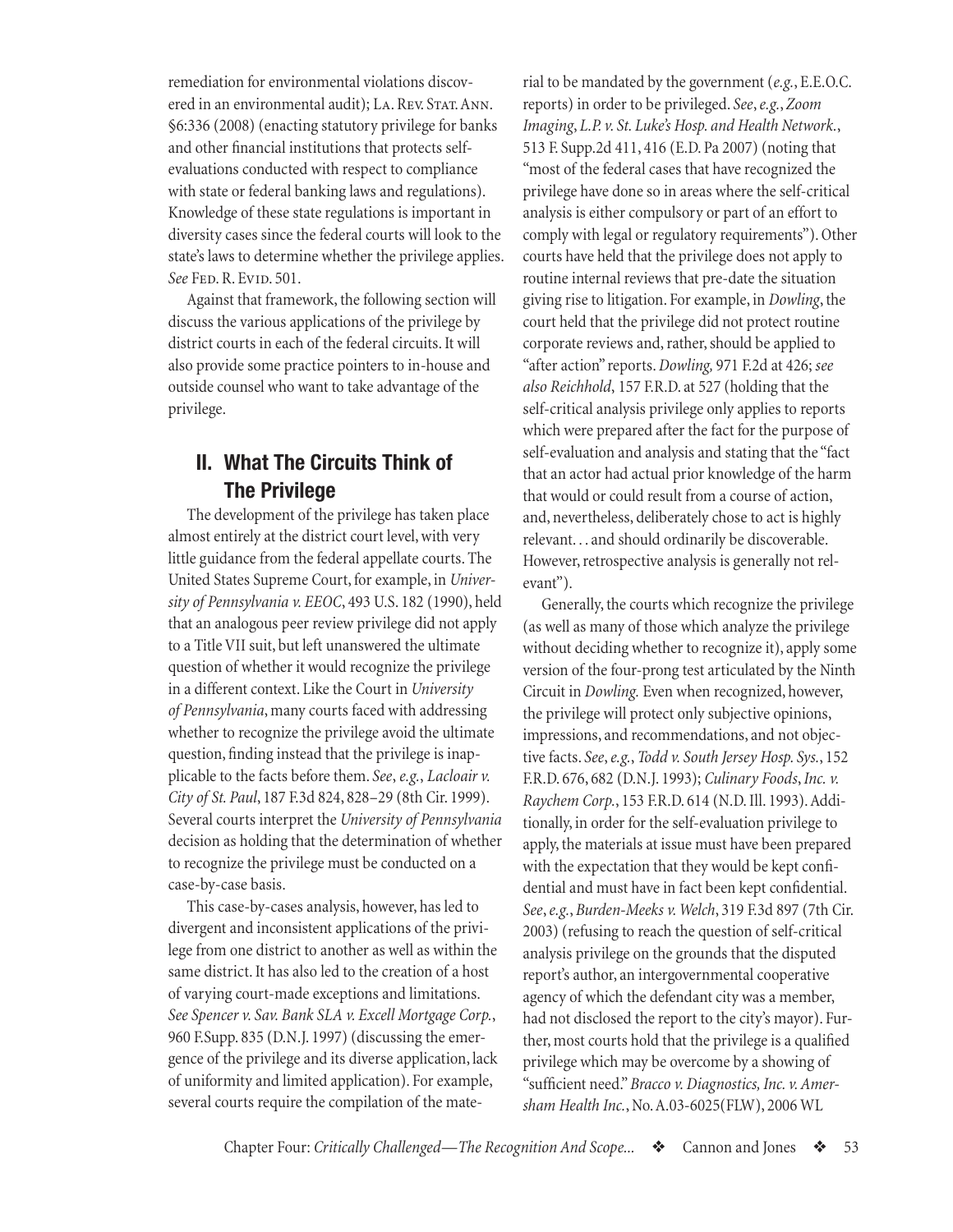<span id="page-7-0"></span>2946469 at \*4 (D.N.J. Oct. 16, 2007). Thus, courts considering claims of self-evaluation privilege will engage in a balancing process, weighing the interests of the party seeking disclosure against the public interest in maintaining confidentiality. *See Morgan v. Union Pac. R.R. Co.*, 182 F.R.D. 261, 264 (N.D. Ill. 1998).

As previously stated, a number of courts have rejected the self-critical analysis privilege. *See*, *e.g.*, *Burden-Meeks v. Welch*, 319 F.3d 897, 899 (7th Cir. 2003) (rejecting privilege on waiver grounds, but noting that the self-critical analysis privilege is "a privilege never recognized in this circuit"); *E.B. v. New York City Bd. of Educ.*, 233 F.R.D. 289, 295 (E.D.N.Y. 2005) (declining to recognize the self-critical analysis privilege and noting that the privilege has led a "checkered existence" in the federal courts); *Spencer v. Sav. Bank SLA v. Excell Mortgage Corp.*, 960 F.Supp. 835, 840 (D.N.J. 1997) (holding that self-critical analysis privilege does not exist at federal common law).

One of the major concerns is that a privilege must promote sufficiently important interests to outweigh the need for probative evidence. *See*, *e.g.*, *University of Pennsylvania v. E.E.O.C.*, 493 U.S. 182, 189 (1990). Many believe that the self-critical analysis privilege simply fails to meet that requirement. The Supreme Court has stated that it is "especially reluctant to recognize a privilege in an area where it appears that Congress has considered the relevant competing concerns but has not provided the privilege itself." *Id.* at 189. The Court noted that 501 of the Federal Rules of Evidence provides the federal courts with the flexibility to develop privileges, yet held that such non-statutory privileges should be recognized infrequently and narrowly. Following this reasoning, a number of state courts have rejected the privilege simply because the state legislature has yet to adopt the privilege. Indeed, in many states, courts are forbidden from adopting new privileges by judicial decision. *See*, *e.g.*, *Southern Bell Tel. & Tel. Co. v. Beard*, 597 So. 2d 873, 876 (Fla. Dist. Ct. App. 1992). Thus, while under the Federal Rules new privileges can be recognized by judicial decision, this may not be the case in the state court where a plaintiff brings suit. *Id.*

A typical analysis of the four-pronged *Dowling*  standard turns on the third element and whether the information would be subject to a chilling effect. Courts often determine that the information in a report would continue to be collected even if discov-

54  $\bullet$  Evidentiary Privileges for Corporate Counsel

erable because other incentives would be sufficient to overcome any chilling effect. *See In re Salomon Inc. Sec. Litig.*, No. 91 Civ. 5442 (RPP), 1992 WL 350762 at \*1 (S.D.N.Y. 1992). In *In re Salomon*, Salomon Brothers was sued for misrepresentation of facts and concealment of treasury violations in a securities auction. Salomon had conducted internal audits of its controls and procedures for trading, and had commissioned an audit by an outside party. *Id.* at \*5. When a suit was brought, Salomon claimed a self-critical privilege for these audits. The court recognized the public's interest, but concluded that management control studies and internal audits would not be curtailed because economic efficiencies, accuracy in financial reporting, and improvement of business standards are integral to the success of a business. *Id.* Thus, the court found no self-investigative privilege applied. *Id.*

Furthermore, many courts are also unlikely to apply the privilege to documents sought by a government agency. *See*, *e.g.*, *United States v. Noall*, 587 F.2d 123 (2d Cir. 1978) (self-evaluation privilege does not apply to documents sought by the IRS when Congress has established policy requiring disclosure). This limitation is based on recognition that the self-evaluation privilege is rooted in the public's interest and, thus, may be outweighed by "the strong public interest in having administrative investigations proceed expeditiously and without impediment." *F.T.C. v. TRW*, *Inc.*, 628 F.2d 207, 210 (D.C. Cir. 1980). Whatever the status of the self-evaluative privilege in the context of private litigation, courts often refuse its application where the documents in question have been sought by a governmental agency. *Id.*

### **III. A Sampling of the Diverse Decisions in the Federal Circuits**

*D.C. Circuit*. The D.C. circuit is widely acknowledged as the first circuit to apply the privilege because of the *Bredice* decision. *Bredice v. Doctors Hosp.*, 50 F.R.D. 249 (D.D.C. 1970), *aff 'd*, 479 F.2d 920 (D.C. Cir. 1973). In a subsequent case, however, the circuit refused to apply the privilege to documents sought by a government agency. *F.T.C. v. TRW, Inc.,* 628 F.2d 207, 210–11 (D.C. Cir. 1980). In addition, courts require a party to raise the privilege in a timely manner. *See First E. Corp. v. Mainwaring*, 21 F.3d 465, 467 (D.C. Cir. 1994) (refusing to entertain defendant's privilege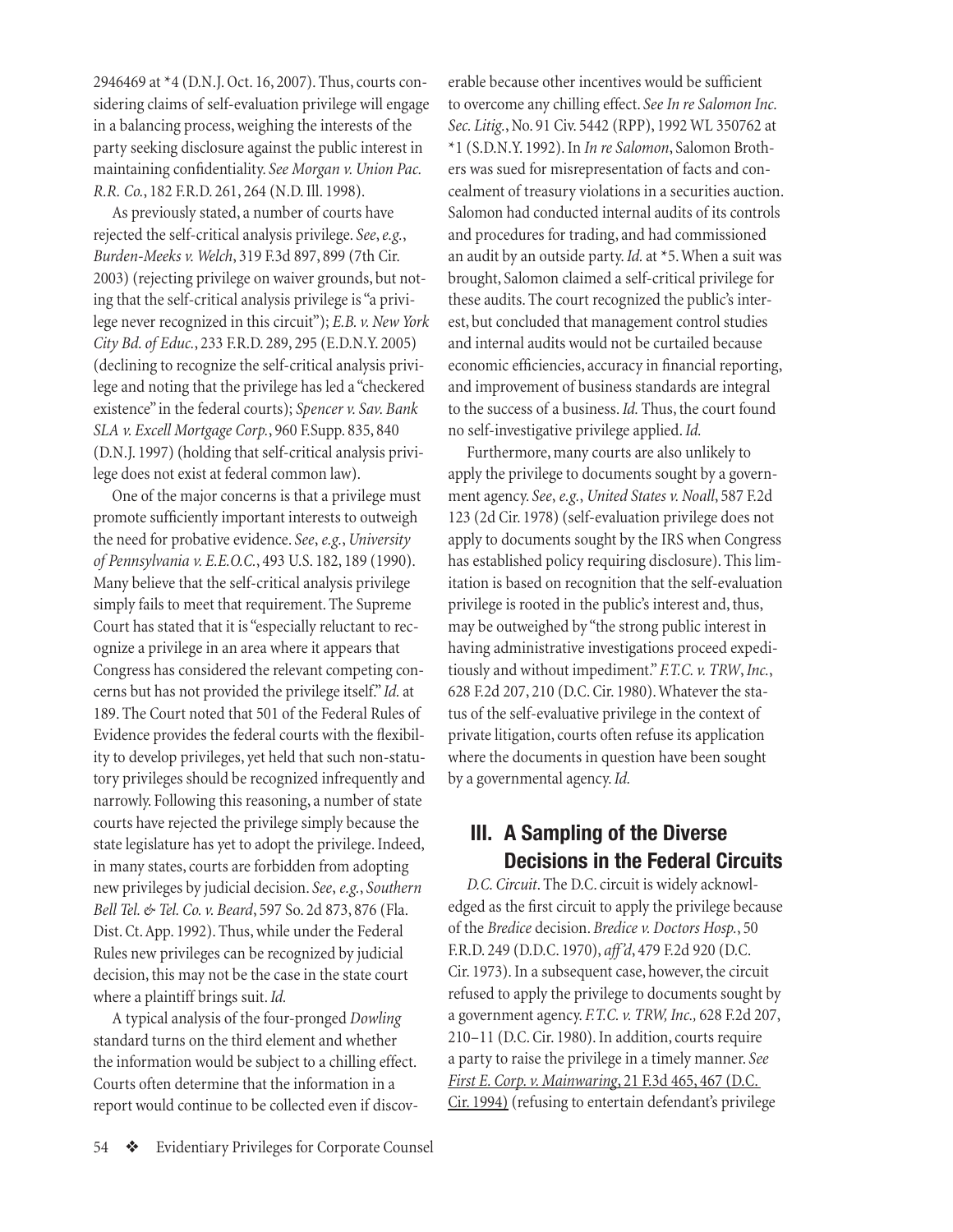claim against disclosure of requested documents after defendant failed to raise the claim in the court below).

*First Circuit*. The First Circuit has not yet weighed in on the issue. However, in *O'Connor v. Chrysler*, 86 F.R.D. 211, 217 (D. Mass. 1980), the District Court of Massachusetts examined the availability of the self-critical analysis privilege for government-mandated materials and found that it would be unfair if the rule allowed the government to require companies to engage in self-critical analysis and then hand that analysis over to plaintiff litigants as ammunition. *Id.* (expressing concern for assuring "fairness to persons who have been required by law to engage in self-evaluation to promote the public interest in fair employment practices and to make the self-evaluation process more effective by creating an effective incentive structure for candid and unconstrained self-evaluation"). Significantly, the Court issued an Order allowing the privilege but with detailed instructions for separating factual from privileged evaluative materials.

*Second Circuit*. Although some commentators include the Second Circuit among the lists of circuits that have refused to recognize the privilege, that refusal has not been consistent. In *United States v. Noall*, 587 F.2d 123 (2d Cir. 1978), the court refused to apply the privilege to documents sought by a government agency. Likewise, in *Donato v. Fitzgibbons,* 172 F.R.D. 69, 71 (S.D.N.Y. 1996) and *Robert v. Hunt*, 187 F.R.D. 71, 74–76 (W.D.N.Y. 1999), the courts refused to recognize the privilege.

There are several district courts in the Second Circuit, however, that have recognized the existence of the privilege, but have applied it narrowly. *See*, *e.g.*, *UBS Asset Mgt., Inc. v. Wood Gundy Corp.*, No. 95 CIV 5157(LLS), 1999 WL 294843 at \*1 (S.D.N.Y. May 11, 1999). In *In re Crazy Eddie Securities Litigation*, the United States District Court for the Eastern District of New York relied on the privilege to protect an accounting firm from producing documents that pertained to internal quality control. *In re Crazy Eddie Sec. Litig*., 792 F. Supp. 197 (E.D.N.Y. 1992). The documents sought by the plaintiffs included information obtained in an audit of Crazy Eddie, a peer review report, and a letter of comments on the internal quality controls.

Conversely, in *In re Salomon Inc. Sec. Litig.*, No. 91 Civ. 5442 (RPP), 1992 WL 350762 at \*1 (S.D.N.Y. 1992), the United States District Court for the Southern District of New York expressly declined to follow the *In re Crazy Eddie* decision, holding instead that the defendants were required to produce several documents that were in the nature of self-critical analysis. In *In re Salomon*, which came only six months after *In re Crazy Eddie*, the requested documents related to internal audit reports and management control studies. Although in both cases the desired documents were comparable in nature and were to be used to prove elements of fraud under analogous allegations, the *In re Salomon* court took the view that "overwhelming business interests would take priority over the possibility of future disclosures and businesses would, therefore, continue with the crucial process of self-critical analysis, even knowing that they might at some future time be required to share such analysis with an adversary in litigation." *See In re Salomon*, 1992 WL 350762 at \*9.

*Third Circuit*. The Third Circuit has not recognized the self-critical analysis privilege and, as one district court stated, "[it] is unlikely to do so." *Davis v. Kraft Foods North America*, No. 03-6060, 2006 WL 3486461 at \*1 (E.D. Pa. Dec. 1, 2006); *see also Spencer Sav. Bank, SLA v. Excell Mortgage Corp.*, 960 F.Supp. 835 (D.N.J. 1997) (no self-critical analysis privilege under federal common law). Significantly, in *Armstrong v. Dwyer*, the court referred to "the so-called self-critical analysis privilege," [155 F.3d 211, 214 \(3d Cir. 1998\),](http://www.westlaw.com/Find/Default.wl?rs=dfa1.0&vr=2.0&DB=506&FindType=Y&ReferencePositionType=S&SerialNum=1998182018&ReferencePosition=214) indicating the Third Circuit's reluctance to accept the existence of the privilege at all.

In *[Paladino v. Woodloch Pines, Inc.,](http://www.westlaw.com/Find/Default.wl?rs=dfa1.0&vr=2.0&DB=344&FindType=Y&SerialNum=1999192124)* 188 F.R.D. 224 [\(M.D. Pa. 1999\),](http://www.westlaw.com/Find/Default.wl?rs=dfa1.0&vr=2.0&DB=344&FindType=Y&SerialNum=1999192124) however, the Middle District of Pennsylvania, without discussing the Supreme Court's *University of Pennsylvania* decision, seemed to accept that a self-critical analysis privilege was cognizable, but held that the document at issue, a "guest claim investigation and prevention report" compiled by the defendant resort's safety office, did not fall within the scope of the privilege. The report had been compiled after the plaintiff suffered a slip-and fall on the resort's property, and contained analysis of the accident and the steps which could have been taken to prevent it. The court followed earlier opinions of the Eastern District of Pennsylvania, which concluded that the privilege does not apply to self-studies which that are not mandated by a governmental agency. *Id.* [at 225.](http://www.westlaw.com/Find/Default.wl?rs=dfa1.0&vr=2.0&FindType=Y&SerialNum=1999192124) *Paladino* further rejected the defendant's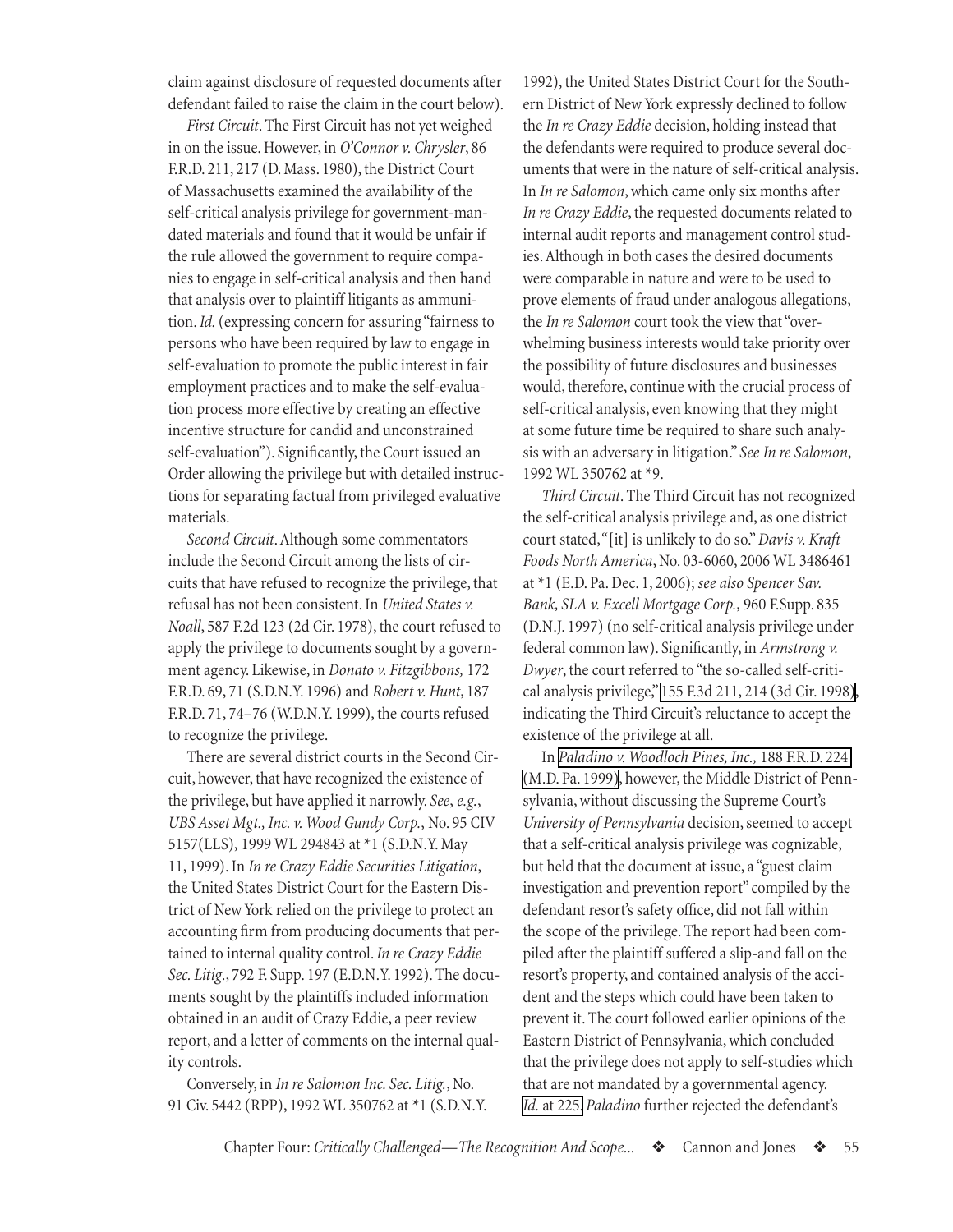argument that to permit discovery would have the effect of chilling voluntary, honest self-evaluation in order to prevent future accidents. The court followed the *Dowling* rationale that, because companies have an external market incentive to improve safety and because safety reviews are generally not confidential in nature, no chilling effect would result from disclosure. *Id*; *see also Hogan v. City of Easton*, No. CIV A 04-759, 2006 WL 3702637 at \*8 n.8 (E.D. Pa. Dec. 12, 2006) (holding that both FRE 407 and self-critical awareness privilege protected police safety reviews from discovery).

*Fourth Circuit*. In *Reynolds Metals Co. v. Rumsfeld*, 564 F.2d 663, 667 (4th Cir. 1977), the court refused to apply the privilege to protect disclosures to the E.E.O.C. In *Deel v. Bank of America*, *N.A.*, 227 F.R.D. 456 (W.D. Va. 2005), the Western District of Virginia refused to apply the privilege to documents compiled by an employer in connection with an audit of its job classifications in a Fair Labor Standards Act (FLSA) case. *Id*; *see also [Witten v. A.H. Smith & Co.](http://www.westlaw.com/Find/Default.wl?rs=dfa1.0&vr=2.0&DB=344&FindType=Y&SerialNum=1984102971)*, 100 F.R.D. [446 \(D. Md. 1984\)](http://www.westlaw.com/Find/Default.wl?rs=dfa1.0&vr=2.0&DB=344&FindType=Y&SerialNum=1984102971), *aff 'd*, [785 F.2d 306 \(4th Cir. 1986\).](http://www.westlaw.com/Find/Default.wl?rs=dfa1.0&vr=2.0&DB=350&FindType=Y&SerialNum=1986209273)

In *Witten*, the Fourth Circuit Court of Appeals advanced other reasons for rejecting the privilege in equal employment cases. The court affirmed the district court's order compelling production of the defendant's self-evaluative affirmative action plans and EEO-1 reports. *Id.* at 453. The district court was swayed in favor of discovery not only by the potential relevancy of the documents, but also by the fact that the evaluations were not entirely voluntary. *Id.* In other words, since the government requires its contractors to adopt affirmative action plans and draft evaluative reports, the claim that the spectra of discovery would chill companies' ardor for such candid self-assessments is attenuated. If companies want federal contracts, they will make their federal reports and worry about discovery later. *Id.*

The *Witten* court also debunked the argument that the threat of discovery is a major disincentive to candid equal employment assessments. *Id.* The court pointed out that there are disincentives to self-critical analyses other than the discovery threat, including the fear among those employees charged with making candid and potentially damaging critiques of possible employer retribution. *Id.* Since other disincentives exist, the court concluded that blindly applying the privilege will not guarantee that candid self-exami-

56  $\div$  Evidentiary Privileges for Corporate Counsel

nations will be made or that the goals of the privilege will be satisfied. *Id.*

*Fifth Circuit*. In *Southern Ry. Co. v. Lanham*, the court refused to permit discovery of subjective impressions contained in a defendant railroad's accident reports stating that "absent complete and honest reports, effective accident evaluation may be impaired and the prevention of future accidents hampered." 403 F.2d 119, 131 (5th Cir. 1968). After extensively analyzing competing policy considerations, the Fifth Circuit held that retrospective investigations of railroad accidents were immune from discovery on public policy grounds. *Id*. at 130–33. Based on that decision, there is authority in the Fifth Circuit for recognition of the privilege.

Moreover, the Eastern District of Louisiana affirmed the holding of a magistrate judge which rejected application of the self-critical analysis privilege, without deciding whether the privilege would be applied on other facts. In *In re: July 5, 1999 Explosion at Kaiser Alum. & Chem. Co.*, 1999 WL 717513 at \*1 (Sept. 13, 1999), *aff 'd*, 1999 WL 743503 (E.D. La. Sept. 17, 1999), the magistrate judge noted that the Fifth Circuit had not yet approved the privilege, and that it remains "largely undefined." *Id.* at \*2. After an in camera review of the requested documents, the magistrate judge declined to apply the privilege. While stopping just short of outright rejecting the existence of the privilege, the magistrate judge determined that, even if it were to apply the *Dowling* test, it would reach the conclusion that the documents were not protected. Stating that the documents were "comparable in nature" to the pre-accident safety reviews which had been found not privileged in *Dowling*, the magistrate judge held that the "compelling interest" of the citizens living near the defendant's manufacturing plant in having access to the defendant's safety evaluations outweighed the possibility that the defendant would be deterred from conducting such self-evaluation in the future. Moreover, the documents did not specifically indicate that they were to be kept confidential. *Id.* at \*3.

*Sixth Circuit*. While in *Siskonen v. Stanadyne*, *Inc.*, 124 F.R.D. 610 (W.D. Mich 1989), the court stated that there was no self-critical analysis privilege under federal common law, it noted that the privilege has been extended to such contexts as workplace safety and products liability. *See Harper v. Griggs*, No. CIV.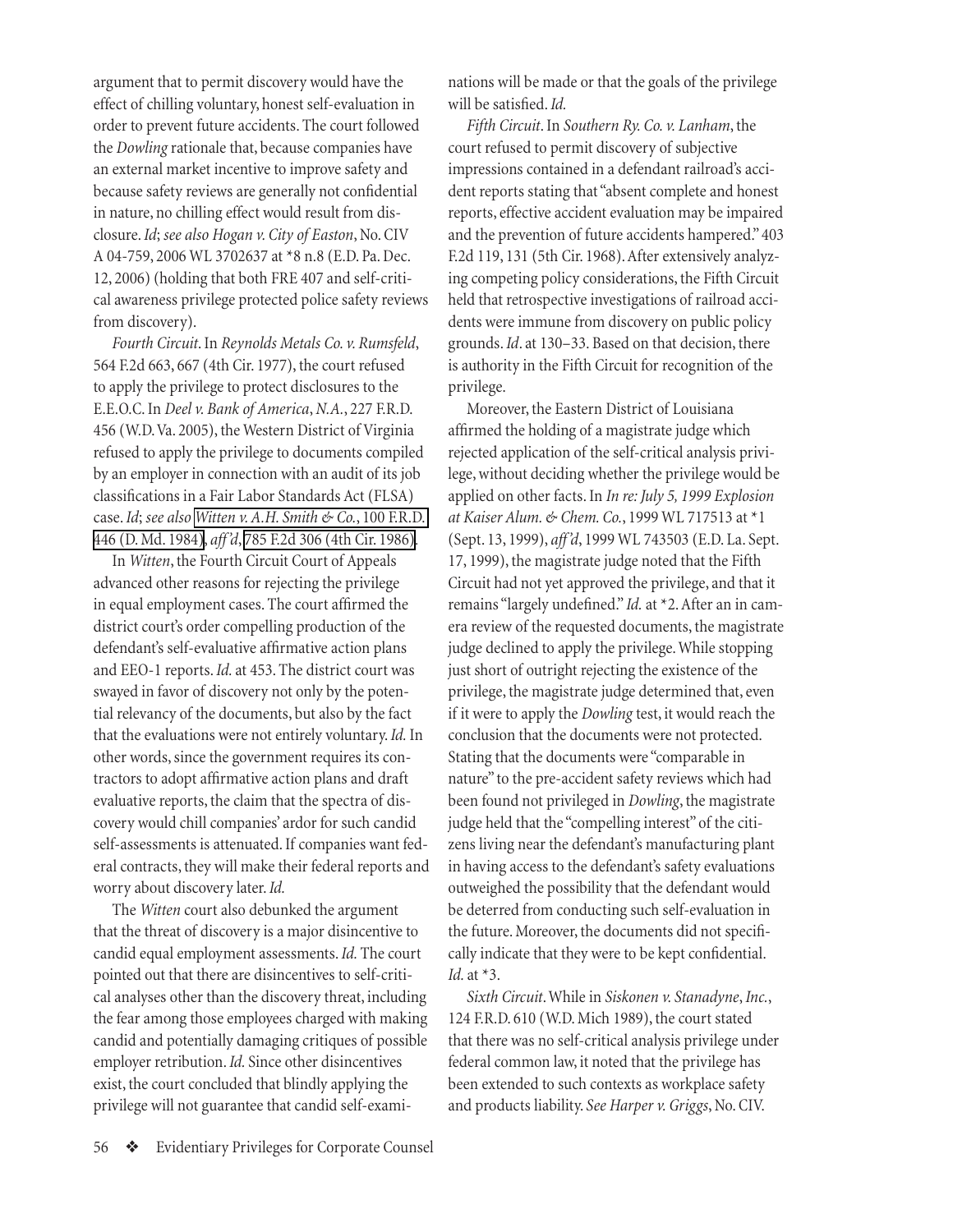A.04-260-C, 2006 WL 2604663 at \*1 (W.D. Ky. Sept. 11, 2006). The court in *Harper*, in applying the privilege, concluded that an accident review board's report was of a conclusory nature and was inadmissible as evidence because such evidence includes the accident review board's "thoughts, analyses, inferences, or deductions, based on the factual circumstances of [the] accident and their recommendations, changes in policy, or employment decision in light of the accident." *Id.* at \*2. The court further held, however, that evidence related to the empirical facts of the accident was admissible. *Id.* Such evidence encompassed any factual findings of the accident review board, including evidence relating to causes, circumstances or damages caused by the accident. *Id.*

Yet another district court in the same Circuit, in *Williams v. Vulcan-Hart Corp.*, 136 F.R.D. 457, 459– 460 (W.D. Ky. 1991), applying Kentucky law, noted that Kentucky courts have not recognized the selfcritical analysis privilege and expressed doubt that they would.

*Seventh Circuit*. In *Burden v. Meeks v. Welch*, 319 F.3d 897, 899 (7th Cir. 2003), the Seventh Circuit declined to recognize the self-critical analysis privilege. In *Morgan v. Union Pac. R.R. Co*., 182 F.R.D. 261, 264 (N.D. Ill. 1998), the court stated that, "[g]iven the vast array of inconsistent decisions on this issue, it would be an understatement to say that it is unclear whether a federal self-critical analysis privilege exists."

In addressing the self-critical analysis privilege, courts often avoid adopting or rejecting the privilege by prefacing their analysis with the statement, "assuming the privilege does exist" or words to that affect, but then denying the claim based on the facts of particular cases. The court in *Morgan*, for example, stated that "[t]he Seventh Circuit has yet to squarely address the issue of whether the privilege of self-critical analysis exists and, if so, to define the contours of the privilege. In this absence of binding authority, and recognizing that most courts afford some level of recognition to the privilege, this court presumes for the purposes of this case, that federal common law does recognize the privilege of self-critical analysis." *Id.* The court went on to find, however, the case inapplicable to the case before it. *Id.*

*Eighth Circuit*. The Eighth Circuit has not addressed the issue of whether it will recognize the

privilege. Several districts courts in this district, however, while refusing to apply the privilege in employment cases, have refused to reject the privilege outright. *See Holland v. Muscatone Gen. Hosp.*, 971 F. Supp. 35 (S.D. Iowa 1997) (refusing to recognize the privilege as to peer review documents in Title VII action); *Tharp v. Sivyer Steel Corp*., 194 F.R.D. 177 (S.D. Iowa 1993) (holding that the privilege did not apply in the employment discrimination context). In *Gatewood v. Stone Container Corp.*, 170 F.R.D. 455 (S.D. Iowa 1996), however, the court refused to hold that under no circumstances would the privilege apply in an employment case, but rather, held that it did not apply based on the facts before the court. Going beyond the employment context to a products case, but still leaving the ultimate question unanswered, the court in *Carlson v. Freightliner, LLC*, 226 F.R.D. 343 (D. Neb 2004) held that the privilege does not apply to reports which were routine internal corporate reviews of matters related to the defendant's business operations, recalls, and safety concerns.

*Ninth Circuit*. The Ninth Circuit has declined to recognize the self-critical analysis privilege. *See Agster v. Maricopa County*, 422 F.3d 836 (9th Cir. 2005) (holding that no federal privilege of peer review protected mortality review conducted by county correctional health services); *Union Pacific R.R. Co. v. Mower*, 219 F.3d 1069 (9th Cir. 2000) (holding that the circuit has not recognized the privilege). The *Agster* decision, however, appears to conflict with the Circuit's decision in *Dowling*, *supra*, in which the court held that the privilege could apply under certain circumstances. Although the court in *Dowling* did not apply the privilege to a routine safety inspection because the inspection was not expected to be kept confidential, the court did enunciate a four part test under which the privilege might apply.

Thus, not surprisingly, several district courts in the Circuit have held that the privilege might be applicable, although refusing to apply it to the facts before them. *See Granberry v. Jet Blue Airways*, 228 F.R.D. 647 (N.D. Cal. 2005) (holding that privilege did not apply to employment discrimination case); *Walker v. County of Contra Costa*, 227 F.R.D. 529 (N.D. Cal. 2005) (holding that privilege would apply if certain conditions were met); *Price v. County of San Diego*, 165 F.R.D. 614 (S.D. Cal. 1996) (holding that the privilege did not apply to §1983 action because the report did not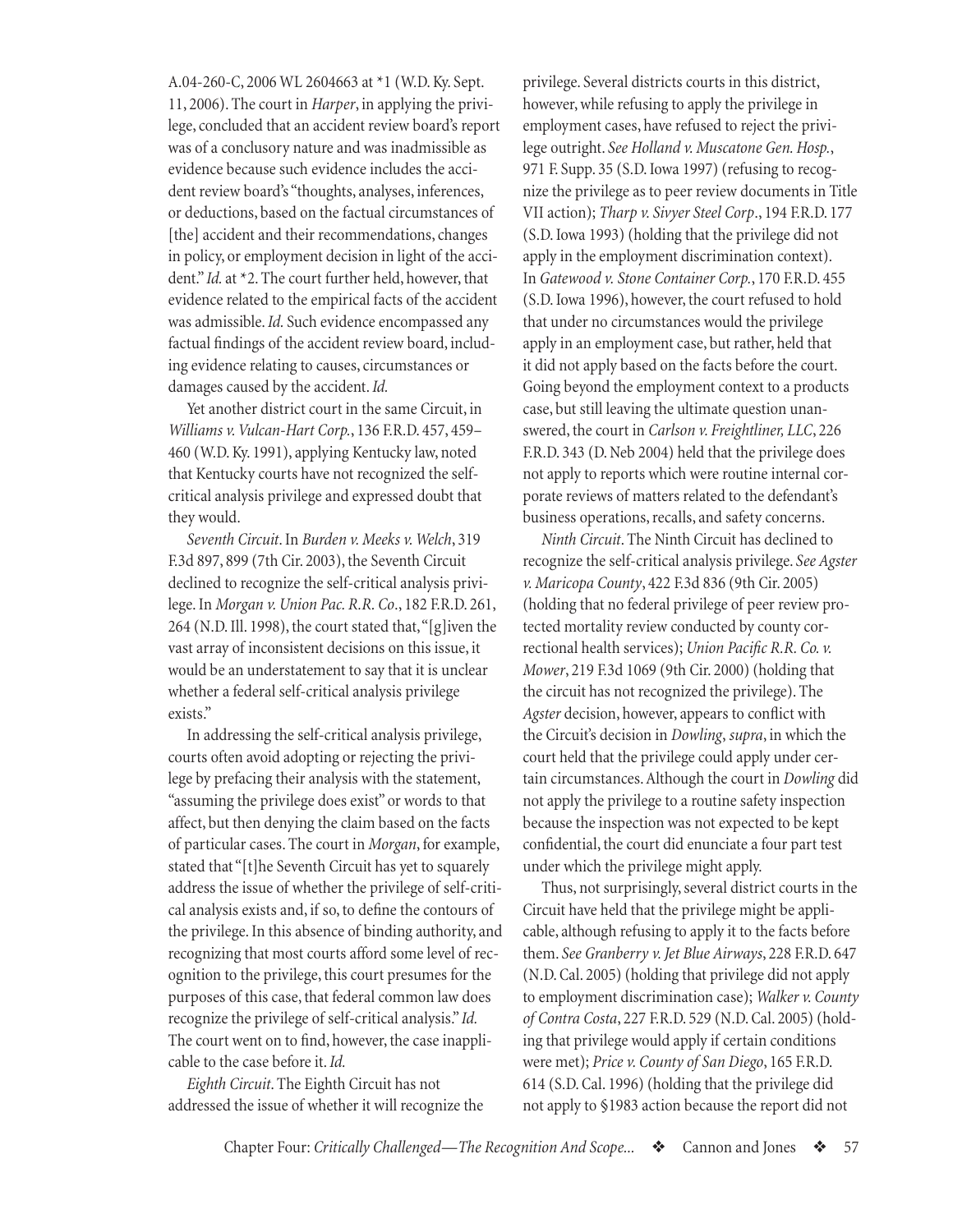<span id="page-11-0"></span>meet the elements for protection); *Soto v. City of Concord*, 162 F.R.D. 603 (N.D. Cal. 1995) (holding that the privilege did not apply to civil suit against police department); *United States ex rel Burns v. Family Practice Assoc. of San Diego*, 162 F.R.D. 624 (S.D. Cal 1995) (holding that the disputed report in a *qui tam* action did not meet the elements necessary for the privilege to apply since the reports were prepared to promote the company's own self interest).

*Tenth Circuit*. There are no published decisions from the Tenth Circuit addressing the privilege. Two district courts, however, while refusing to apply the privilege to the facts before them, left the ultimate question of whether the privilege would apply to other circumstances unanswered. In *Aramburu v. Boeing Co.*, 885 F. Supp. 1434 (D. Kan. 1995), the court refused to apply the privilege in an affirmative action Title VII case, but left the question as to whether the privilege might apply under different circumstances unanswered. Similarly, in *Mason v. Stock*, 869 F.Supp. 828 (D. Kan. 1994), the court held that the privilege did not apply in a §1983 action against a police officer, but left the question of whether the privilege would apply in general unanswered. One district court has recognized the privilege in the medical review context. *Weekoty v. United States*, 30 F.Supp.2d 1343 (D.N.M. 1998).

*Eleventh Circuit*. The Eleventh Circuit has not explicitly answered the question of whether it would recognize the privilege. *See Adkins v*. *Christie*, 488 F.3d 1324, 1331 (11th Cir. 2007) ("While all fifty states and the District of Columbia recognize such a privilege, the Eleventh Circuit has not yet definitively ruled on whether it applies in federal court  $\ldots$  [W] e conclude that the medical peer review process does not warrant the extraordinary protection of an evidentiary privilege in federal civil rights cases."). Several district courts in the Eleventh Circuit, however, have recognized the privilege. For example, in *Reid v. Lockheed Martin Aeronautics Co.,* 199 F.R.D. 379 (N.D. Ga. 2001), the district court held that a report created for the employer's diversity council relating to the employer's corporate culture was protected under the privilege and distinguished the facts before it from the *University of Pennsylvania* case. Similarly, in *In re Air Crash Near Cali, Columbia on December 20, 1995*, 959 F. Supp. 1529 (S.D. Fla. 1997), the court recognized the privilege for materials prepared as part of

an airline safety program. *See also Joiner v. Hercules, Inc.*, 169 F.R.D. 695 (S.D. Ga. 1996) (applying the privilege to documents and files prepared or created by a company in order to evaluate the company's compliance with environmental regulations and laws).

Additionally, there are a few district courts in the Eleventh Circuit which, while recognizing the privilege, refused to apply it to the facts before it. For example, in *Freiermuth v. PPG Ind. Inc.*, 218 F.R.D. 694 (N.D. Ala. 2003) (recognizing the privilege, but refusing to apply it to an employment discrimination case and stating further that even if the privilege applied to the employment context it would not apply to documents prepared in connection with the company's reduction in force, which contained only factual information). *See also Johnson v. United Parcel Serv.*, *Inc.*, 206 F.R.D. 686 (M.D. Fla. 2002) (holding that until the Eleventh Circuit or United States Supreme Court recognizes the privilege, the district court was not inclined to apply the privilege at least in the employment context and further stating that it could find no overwhelming public policy supporting recognition of such a judicially created evidentiary privilege in the facts before it).

#### **IV. Practice Tips**

Because of the varying and inconsistent application of the privilege, the most important practice tip for dealing with this privilege is to keep in mind that it cannot be guaranteed under any set of circumstances. Accordingly, the second most important practice tip is for in-house and outside counsel to protect such documents under another privilege, such as the work product doctrine or attorney-client privilege. Notwithstanding the various courts' inconsistent treatment of the self-critical analysis privilege, in-house and outside counsel should still develop standard operating procedures and drafting techniques to protect such critical documents. Below is a list of pointers to utilize when dealing with the privilege, as well as a discussion of alternatives to the privilege.

#### **A. Helpful Tips**

- Raise the privilege in a timely fashion.
- The burden is on the claimant to establish that the privilege applies.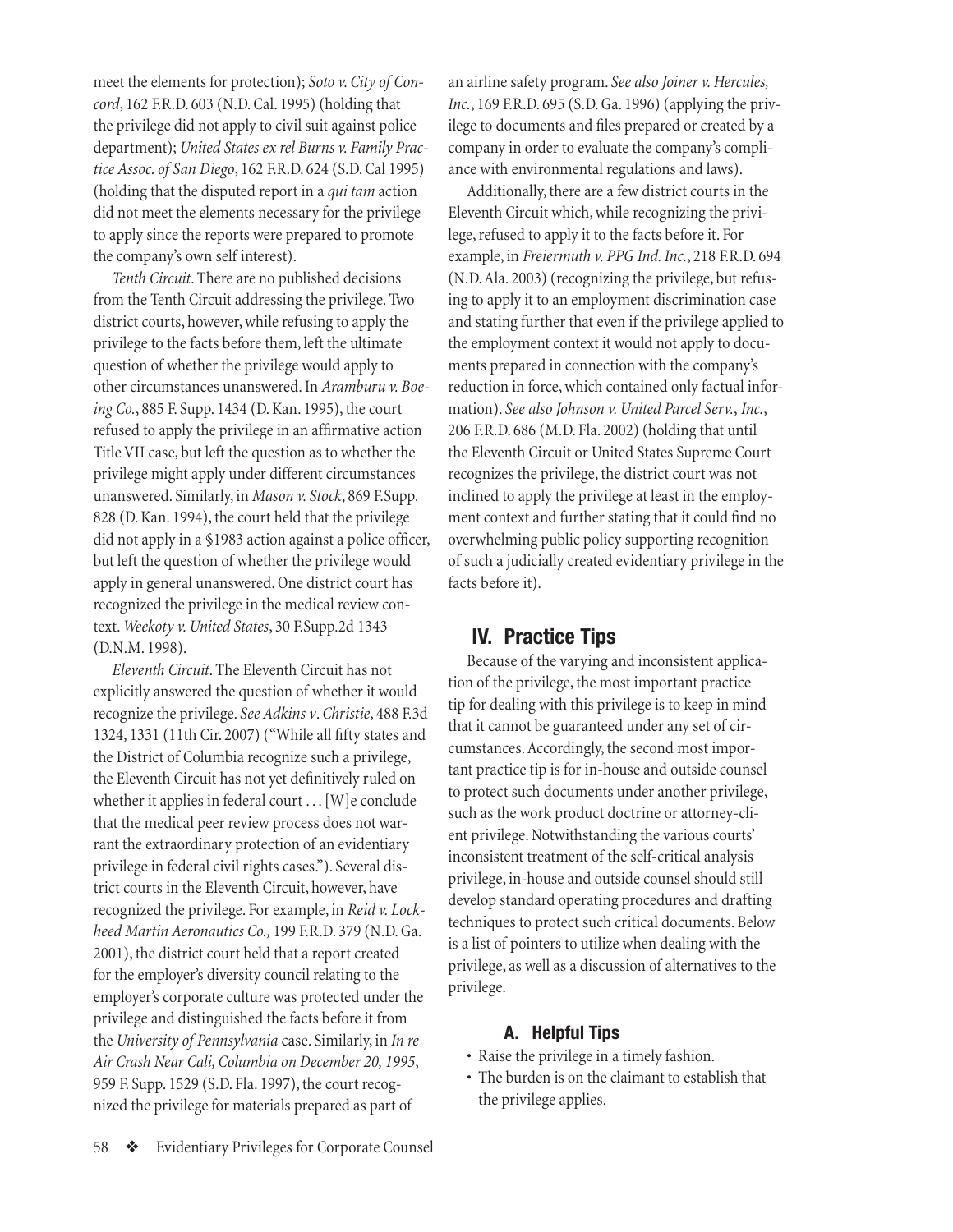- <span id="page-12-0"></span>• The privilege cannot be used as both a sword and a shield. *See Coates v. Johnson & Johnson*, 756 F.2d 524 (7th Cir. 1985) (finding employer waived privilege by introducing part of the report); *Westmoreland v. CBS, Inc.*, 97 F.R.D. 703 (S.D.N.Y. 1983) (holding that CBS waived privilege by using report to justify broadcast).
- Make sure that the document sought to be protected is intended to be kept confidential and is in fact kept confidential. *See Walker v. County of Contra Costa*, 227 F.R.D. 529 (N.D. Cal. 2005) (the privilege will not apply unless the document at issue was prepared with expectation that it be kept confidential and was in fact kept confidential; thus, privilege did not apply to report that was relied upon by the defendant in support of its affirmative defense). For example, counsel should make sure to conspicuously mark all selfcritical documents as confidential and limit their distribution both internally and externally.
- The privilege does not protect underlying facts. *See*, *e.g.*, Price v. County of San Diego, 165 F.R.D. 614 (S.D. Cal. 1996); *Sheppard v. Consol. Edison Co. of New York*, 893 F. Supp. 6 (E.D.N.Y. 1995); *Webb v. Westinghouse Elec. Corp.*, 81 F.R.D. 431 (E.D. Pa. 1988). It protects only those portions of documents that contain subjective opinions, impressions or recommendations. *See O'Connor v. Chrysler Corp.*, 86 F.R.D. 211, 218–220 (D. Mass. 1980) (issuing order with detailed instructions for separating factual from privileged evaluative materials). Thus, when drafting critical documents, counsel should advise clients to separate objective facts from opinions. While opposing counsel, and inevitably a judge, may disagree with a company's characterization of a document as self-critical, that characterization may be made more persuasive if the document is both aptly titled and composed of sections clearly delineated as subjective analysis or opinion. While titles and section headings will not transform objective facts into subjective self-criticism, such labels may at least lay the foundation for a privilege argument.
- Keep in mind the privilege will yield if the party seeking the information can demonstrate extraordinary circumstances or "special need" which outweighs the interests protected by the

privilege. *See Mem'l Hosp. for Meltonry City v. Shadler*, 664 F.2d 1058 (7th Cir. 1981). Thus, in preparing a privilege strategy, a company should develop counterarguments to an exceptional need claim. For instance, an argument may be made that the facts underlying the analysis (which are always discoverable) provide sufficient information for the opposing party to litigate his or her case without having to probe the company's subjective conclusions about itself.

- In diversity cases, federal courts look to state law, and several states, such as Florida, Georgia, and Arizona have enacted regulations codifying the privilege in certain circumstances. Thus, inhouse and outside counsel should be cognizant of a particular state's self-critical analysis statute, if applicable.
- Be aware of the consequences of possibly having to disclose self-critical materials prior to preparing such materials and keep those consequences in mind during the drafting process.

#### **B. Alternatives**

Most importantly, even if a party is unable to block discovery challenges, there are a number of other options that both in-house and outside counsel can explore to protect the corporate client. There are a host of other federal and state-specific privileges that apply in only certain situations. For example, many states have a statutory compliance privilege for insurance companies and environmental audit privileges, and the accountant-client or auditor-client privilege may be invoked in certain circumstances (though not in SEC investigations or other federal matters).

There are several other potential grounds for protecting the product of a compliance program if the documents are generated in litigation or in anticipation of litigation. One of the most important is the attorney work product doctrine, which is one of the strongest grounds on which a company may protect the products of its compliance programs. Moreover, the attorney-client privilege protects from trial and pre-trial disclosure communications between a client and his or her attorney which are legal in nature and confidential. If a self-critical evaluation is either contained in or comprises a confidential communication from a client to attorney on a legally related matter, the privilege may attach. If the communication is